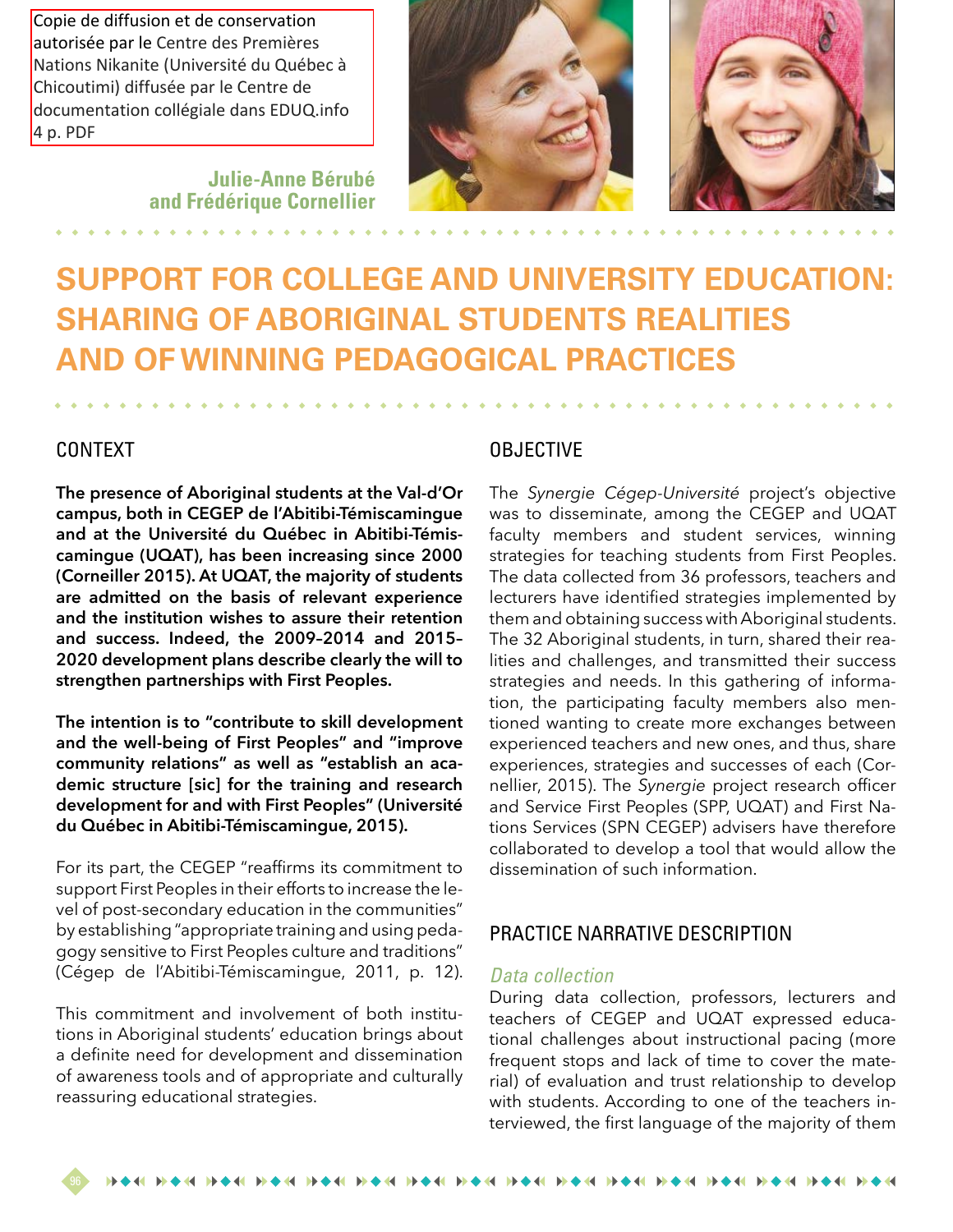being Cree or Algonquin, a challenge arises conceptually, since the languages of instruction in schools are French and English (Cornellier, 2015). In CEGEP, attendance raised a concern, in addition to the relationship between Aboriginal and non-Aboriginal students in mixed classes. With regard to the difficulties observed among them, they summarize in multiple challenges arising from the language barrier as well as adopting study habits. As a matter of fact, as more Aboriginal students met were going back to school, strategies concerning study habits dating back several years were

poorly developed or had to be consolidated during their academic career. Other features of Aboriginal students were also mentioned, notably their listening, their great capacity for observation, their sense of humour, on the one hand, and the impact of external factors on their perseverance and progression, on the other. Also add the fact that they are first-generation students; therefore, they have few models with post-secondary education around them. However, students talk about their pride and motivation to become themselves role models for their families and communities. Other challenges of academic nature related to study habits or of personal nature were appointed by the participating students. They then use their personal strength and will seek the support of their families, other students, faculty, and academic achievement support (Cornellier, 2015).

### **The** *Synergie Cégep-Université*  **project's objective was to disseminate, among the CEGEP and UQAT faculty members and student services, winning strategies for teaching students from First Peoples. The data collected from 36 professors, teachers and lecturers have identified strategies implemented by them and obtaining success with Aboriginal students. The 32 Aboriginal students, in turn, shared their realities and challenges, and transmitted their success strategies and needs. In this gathering of information, the participating faculty members also mentioned wanting to create more exchanges between experienced teachers and new ones, and thus, share experiences, strategies and successes of each.**

#### *First People's Services (UQAT)*

Aside from intervening with the students, First Peoples Services Team (FPS) of UQAT welcomes teachers and lecturers teaching these students by introducing them to the services in place, in addition to offering tools, and bringing them to reflect on their teaching practices. The FPS team and teachers also work to better equip students in the writing of school work, the development of reading and study strategies, teamwork, and more. The development of offer and sharing of educational and awareness tools among teachers of both institutions is thus an essential avenue for the FPS to continue its mission. This becomes a unique training lever to support teachers.

#### *Web tool development*

To address the need referred by teachers to create more exchange and sharing, videos were made and webcast, only internally for the time being, in order to reach the largest number of teachers. These vi-

> deos and the complementary Moodle site target four major objectives: first, these educational briefs provide educational and awareness tools for teachers and future teachers of Aboriginal students at college and university levels; secondly, they are dissemination tools for pedagogical practices and winning teaching strategies, thus promoting a transfer for Aboriginal students and supporting their academic success; thirdly, they are tools for raising awareness about interculturalism and the reality of Aboriginal post-secondary students; and fourth, they present the services offered by the CEGEP and UQAT.

> > The contents of the educational videos consist of three main components: Aboriginal students and their realities (their history, their challenges, their adaptation to a new environment, the pace and post-secondary requirements); teaching practices (winning strategies, the ap-

proach and availability, learning and challenges particularly regarding language—, concept maps); and interculturalism (the perception of education of Aboriginal students, the importance of family and community, of belonging, the grieving process).

Some are short on specific topics such as community education and funding for Aboriginal students by their band council. The video briefs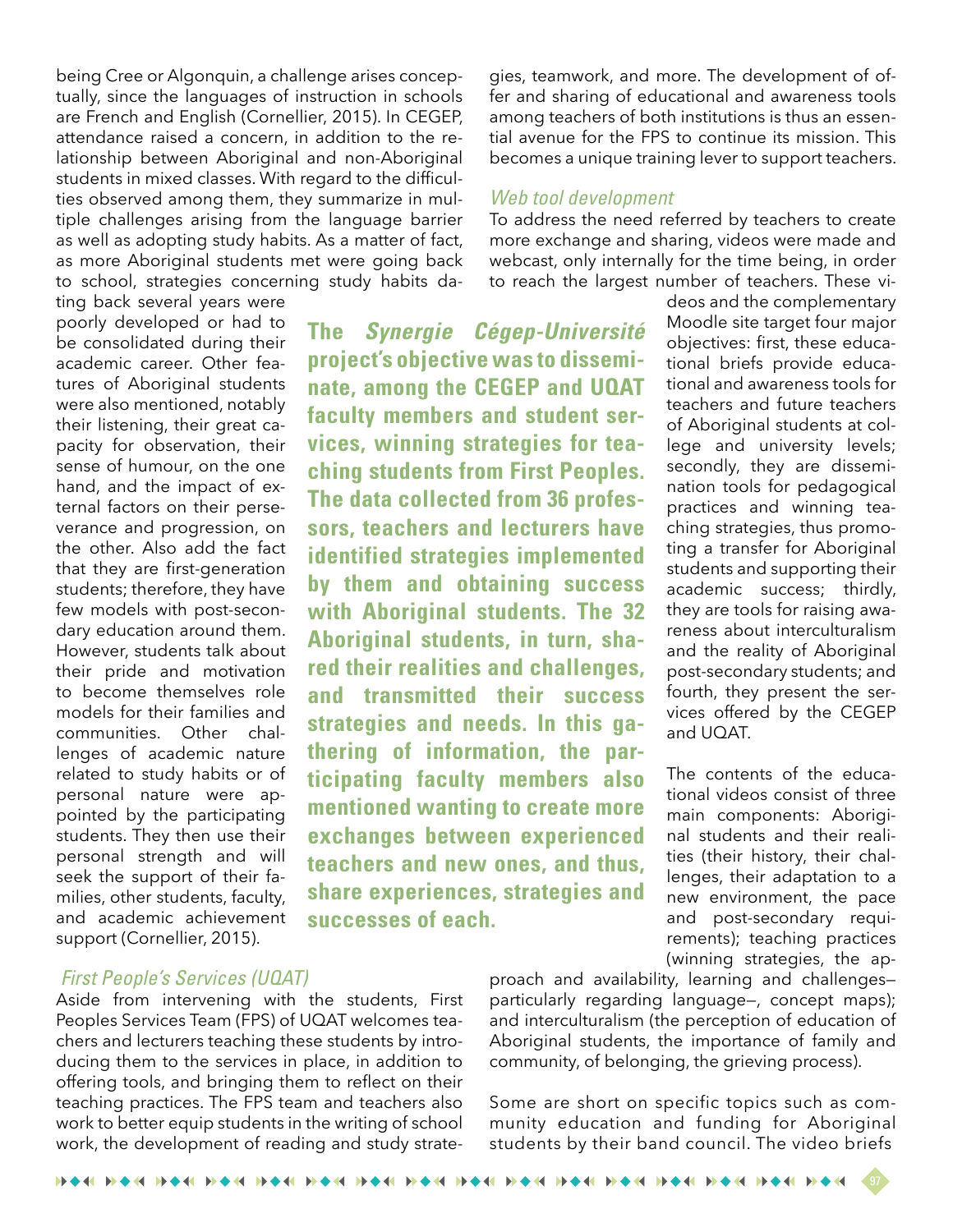## **Des stratégies pour s'adapter à** une nouvelle réalité

come with several fact sheets to clarify certain notions mentioned by the interveners, namely *Indian Time* and in *cultural safety* concepts, to begin. The Moodle site, on which the videos are available, also hosts additional documents on education and autochthonous communities as well as reflexive and additional information tools.



#### THE CREATION OF THE VIDEOS

To create the videos, the research officer and two consultants have identified students and faculty members, who participated or not in the collection of initial data, as well as students' service representatives wishing to take part in the video briefs project. These people were chosen based on their experience, on their diverse profiles, and also on themes that we wanted to present. Interviews were so rich that the project expanded rapidly; the number of video briefs has doubled since its beginning. The project managers first analyzed all interviews to determine the quotes that were relevant for addressing previously identified themes and other themes have also emerged. Editing was done on paper and then completed with a technician from the audiovi-



sual services. The English comments were translated, keywords were targeted to give impetus to the presentation, and the Moodle site was created. The remarkable professional end result is authentic and rather documentary where observations, perceptions, impressions and analysis, alternating from students of different profiles and CEGEP teachers and stakeholders and UQAT, overlap. Some video briefs are practical; others are more informative, while others lead to reflection through presentation of ideas, **Interviews oriently constructed by the expectives, and various cultural aspects.** 

> **The contents of the educational videos consist of three main components: Aboriginal students and their realities (their history, their challenges, their adaptation to a new environment, the pace and post-secondary requirements); teaching practices (winning strategies, the approach and availability, learning and challenges particularly regarding language—, concept maps); and interculturalism (the perception of education of Aboriginal students, the importance of family and community, of belonging, the grieving process).**